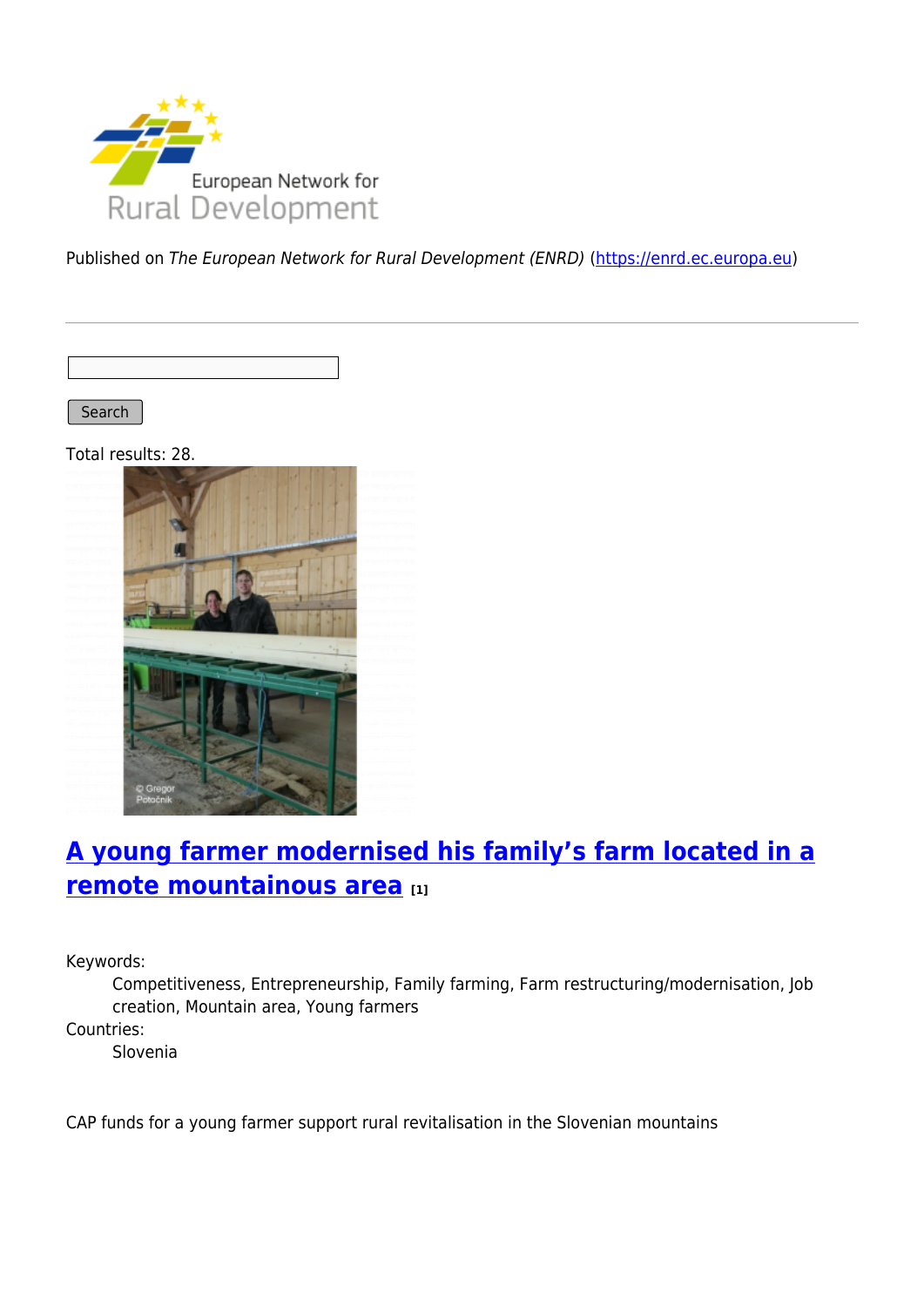

# **[Protection and enhancement of forestry biodiversity](https://enrd.ec.europa.eu/projects-practice/protection-and-enhancement-forestry-biodiversity_en) [2]**

Keywords:

Biodiversity, Environmental sustainability, Forestry, Nature conservation Countries:

Italy

Measure 15 played a key role in the protection and spreading the use of local forestry genetic resources in the Italian region of Marche.

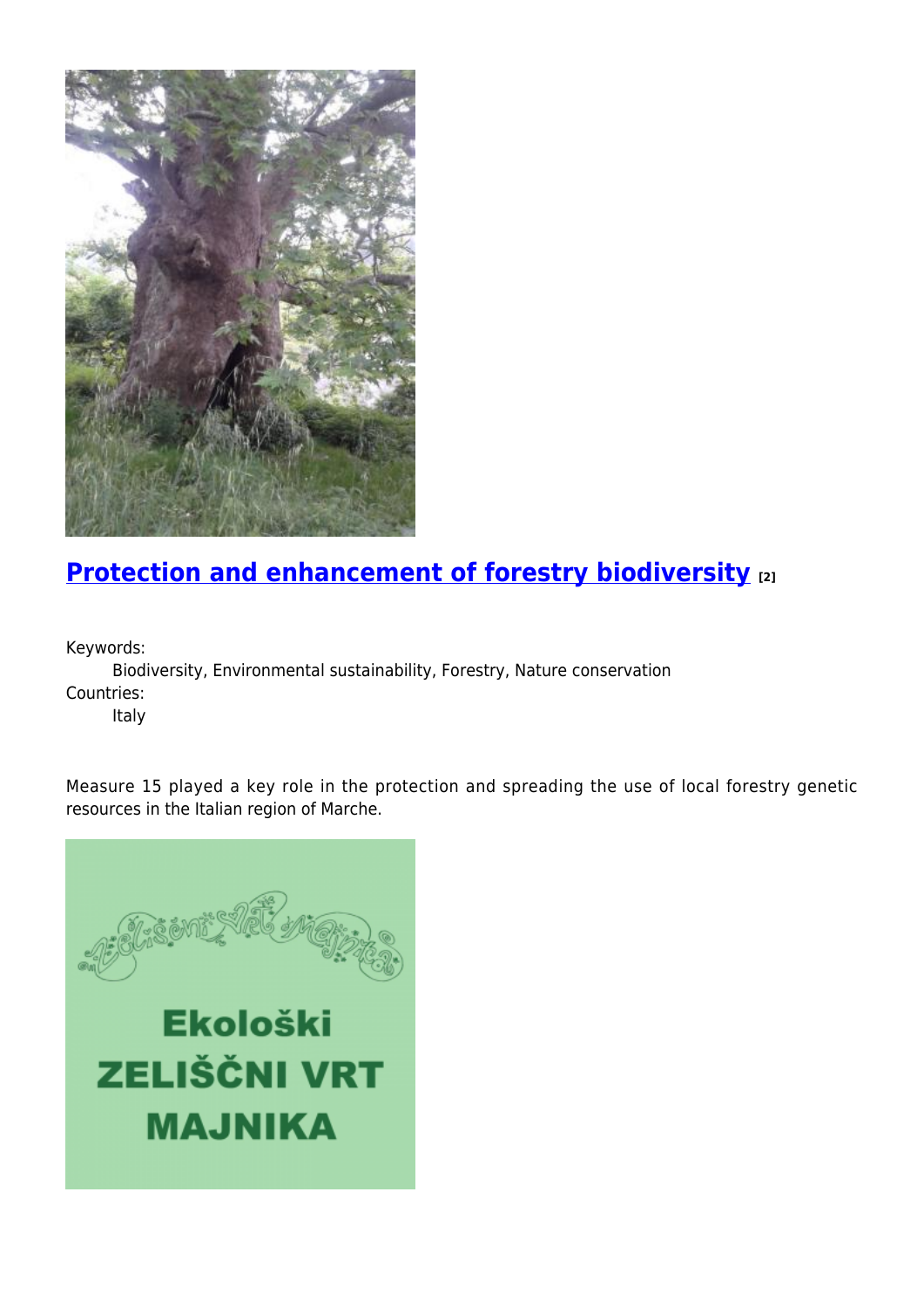## **[The 'MAJNIKA' herb garden and farm, Slovenia](https://enrd.ec.europa.eu/projects-practice/majnika-herb-garden-and-farm-slovenia_en) [3]**

Keywords:

Agriculture, Family farming, Organic farming, Women, Young farmers Countries:

Slovenia

A young farmer created a new business model that combines organic farming and environmental protection with job creation and socially inclusive educational services.



#### **[Slow Trips - Austria](https://enrd.ec.europa.eu/projects-practice/slow-trips-austria_en) [4]**

Keywords:

Information & promotion activities, Inter-territorial/Transnational cooperation, LEADER/CLLD, Rural Inspiration Awards: nominees, Tourism

Countries:

Austria, Germany, Italy, Lithuania, Luxembourg, Sweden

Slow Trips unites partners from six EU Member States to communicate and market innovative tourism products characterised by sustainability and participation and to attract new target groups of tourists who are dissatisfied with superficial sightseeing.

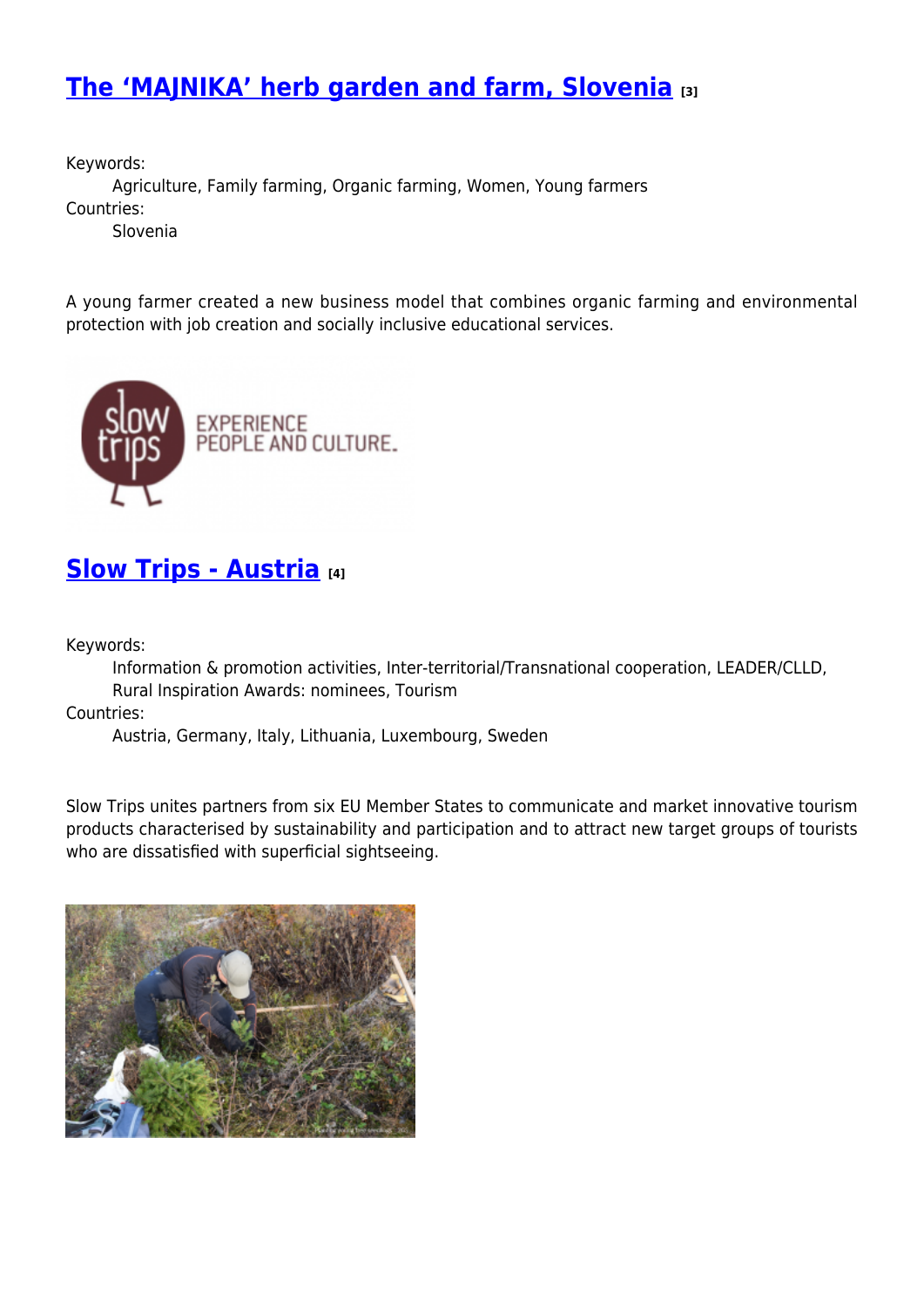## **[Restoring forests damaged by natural disasters and](https://enrd.ec.europa.eu/projects-practice/restoring-forests-damaged-natural-disasters-and-improving-viability-forests_en) [improving the viability of forests - Slovenia](https://enrd.ec.europa.eu/projects-practice/restoring-forests-damaged-natural-disasters-and-improving-viability-forests_en) [5]**

Keywords: Environmental sustainability, Forestry, Rural Inspiration Awards: nominees Countries: Slovenia

This pan-Slovenian project is designed to combat the consequences of natural disasters that have affected forests across the country in the last six years. The project includes sustainable measures to restore damaged forests, adapting them to climate change, and is focused on areas that are under the greatest pressure.



# **['Lejascini' – Construction of a primary processing facility for](https://enrd.ec.europa.eu/projects-practice/lejascini-construction-primary-processing-facility-grain-seeds_en) [grain seeds](https://enrd.ec.europa.eu/projects-practice/lejascini-construction-primary-processing-facility-grain-seeds_en)** [6]

Keywords:

Agriculture, Entrepreneurship, Farm restructuring/modernisation, Product quality, Young farmers

Countries:

Latvia

A young farmer used RDP investment support for the construction of a facility for primary processing of grain seeds.

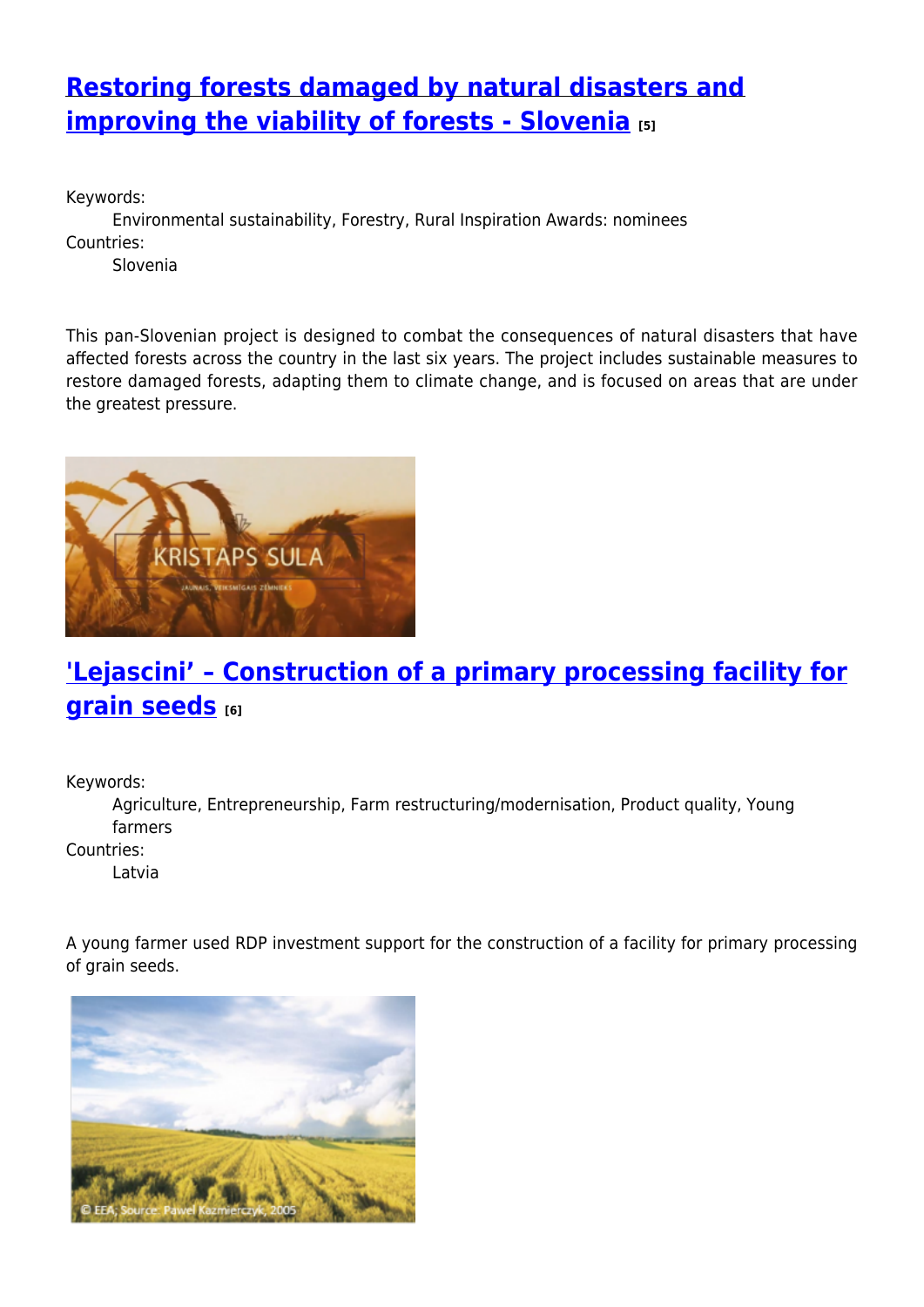### **[Medved Farm – Investing in soil conservation practices](https://enrd.ec.europa.eu/projects-practice/medved-farm-investing-soil-conservation-practices_en) [7]**

Keywords:

Agriculture, Biodiversity, Climate change adaptation, Competitiveness, Energy efficiency, Environmental sustainability, Sustainability

Countries:

Slovenia

A family farm invested in soil conservation practices to increase its capacity to store water and its microbial biomass activity.



## **[Investing on greenhouses and setting up an irrigation](https://enrd.ec.europa.eu/projects-practice/investing-greenhouses-and-setting-irrigation-system_en) [system](https://enrd.ec.europa.eu/projects-practice/investing-greenhouses-and-setting-irrigation-system_en) [8]**

Keywords:

Competitiveness, Family farming, Farm restructuring/modernisation, GHG & ammonia emissions, Irrigation, Job creation, Water management, Women Countries:

Slovenia

A young female farmer invested in the construction of greenhouses and an irrigation system to improve her farm's profitability and mitigate production risks linked to climate change.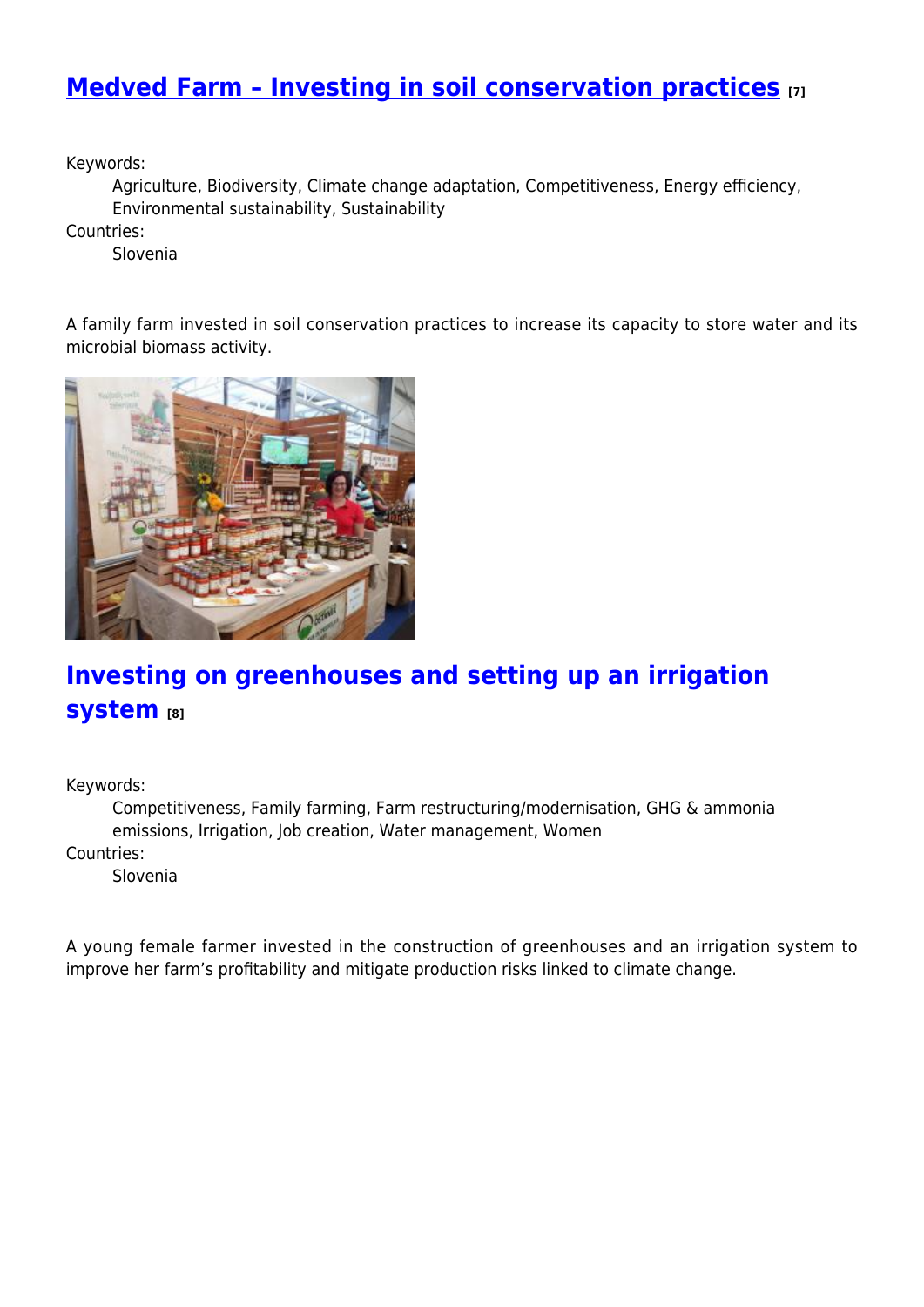

# **[Hiša vin Kokol \(Rebirth of vine / grapes\)](https://enrd.ec.europa.eu/projects-practice/hisa-vin-kokol-rebirth-vine-grapes_en) [9]**

Keywords:

Added value, Agriculture, Bioeconomy, Entrepreneurship, Environmental sustainability, Product quality, Rural Inspiration Awards: nominees

Countries:

Slovenia

The project took nature-friendly vine cultivation on a family farm a step further to develop zero-waste processing methods that valorise all by-products of grapes in a sustainable and fully circular way. The resulting seeds, oil and flour have proved very popular with customers.



### **[The Černelič Biodynamic Farm](https://enrd.ec.europa.eu/projects-practice/cernelic-biodynamic-farm-0_en) [10]**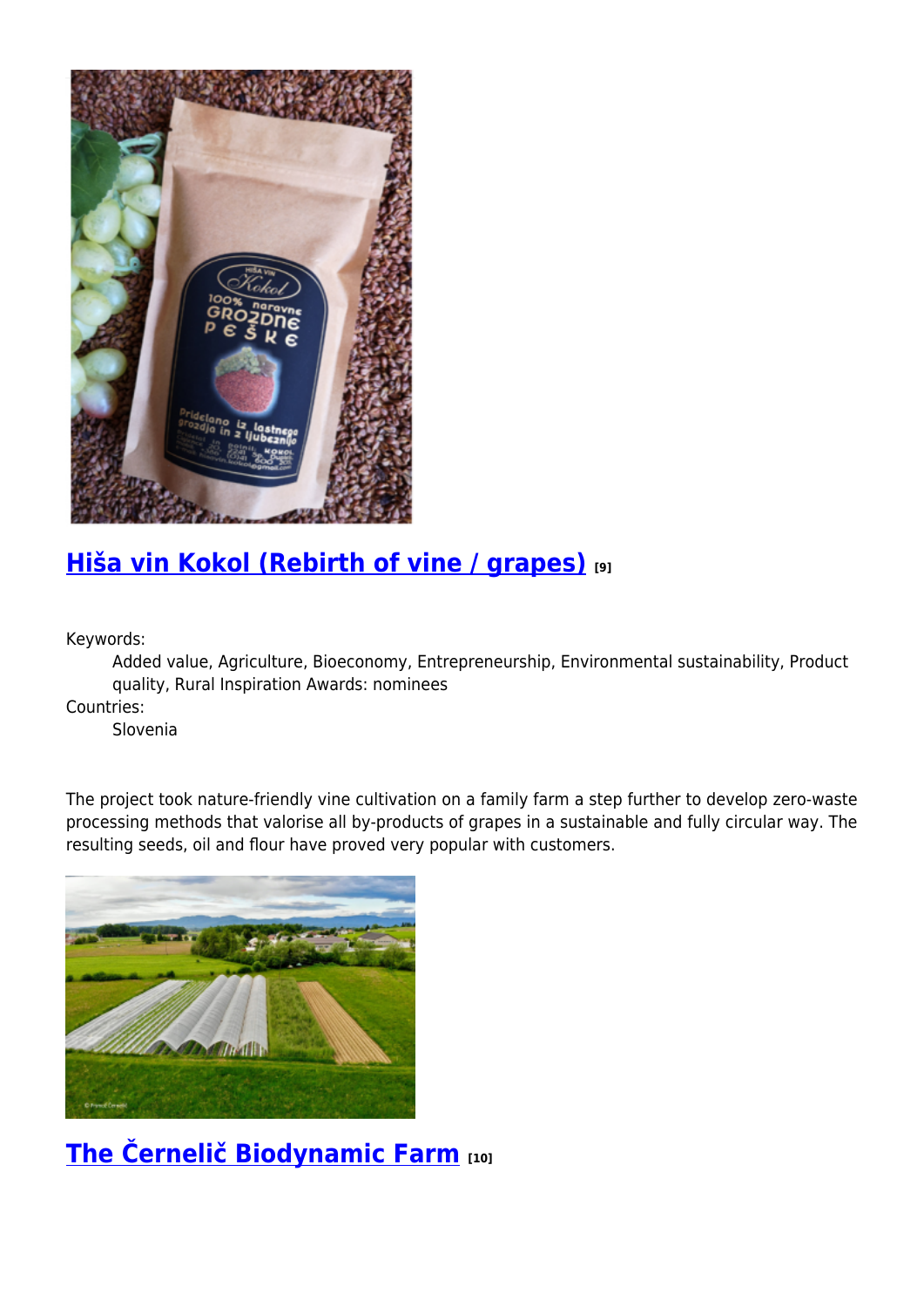Keywords:

Agriculture, Biodiversity, Environmental sustainability, Organic farming, Product quality, Rural Inspiration Awards: nominees, Soil management

Countries:

Slovenia

Organic and biodynamic farms cooperate to jointly acquire conservation tillage equipment (subsoilers and no till seeding machine) to enhance soil quality, reduce pollution and maximise their soil's capacity to act as a carbon sink

#### **Pages**

| 2(11)              |
|--------------------|
| 3[12]              |
| $next$ [11]        |
| $last \times [12]$ |

#### **Source URL:**

https://enrd.ec.europa.eu/projects-practice/\_en?f%5B0%5D=im\_field\_enrd\_prj\_keywords%3A19761&f%5B1%5D=im\_fi eld enrd prj keywords%3A20655&f%5B2%5D=im\_field\_enrd\_prj\_keywords%3A19723&f%5B3%5D=im\_field\_enrd\_prj keywords%3A19763&f%5B4%5D=sm\_enrd\_eu\_countries%3ALatvia&f%5B5%5D=sm\_enrd\_eu\_countries%3ASlovenia& f%5B6%5D=im\_field\_enrd\_prj\_keywords%3A19735&f%5B7%5D=sm\_enrd\_eu\_countries%3AItaly&amp%3Bf%5B1%5D =im\_field\_enrd\_prj\_keywords%3A19748

#### **Links**

 $[1]$ 

https://enrd.ec.europa.eu/projects-practice/young-farmer-modernised-his-familys-farm-located-remote-mountainous-ar ea\_en

[2] https://enrd.ec.europa.eu/projects-practice/protection-and-enhancement-forestry-biodiversity\_en

[3] https://enrd.ec.europa.eu/projects-practice/majnika-herb-garden-and-farm-slovenia\_en

[4] https://enrd.ec.europa.eu/projects-practice/slow-trips-austria\_en

[5]

https://enrd.ec.europa.eu/projects-practice/restoring-forests-damaged-natural-disasters-and-improving-viability-forests \_en

[6] https://enrd.ec.europa.eu/projects-practice/lejascini-construction-primary-processing-facility-grain-seeds\_en

[7] https://enrd.ec.europa.eu/projects-practice/medved-farm-investing-soil-conservation-practices\_en

[8] https://enrd.ec.europa.eu/projects-practice/investing-greenhouses-and-setting-irrigation-system\_en

[9] https://enrd.ec.europa.eu/projects-practice/hisa-vin-kokol-rebirth-vine-grapes\_en

[10] https://enrd.ec.europa.eu/projects-practice/cernelic-biodynamic-farm-0\_en

[11]

https://enrd.ec.europa.eu/projects-practice/\_en?page=1&f%5B0%5D=im\_field\_enrd\_prj\_keywords%3A19761&am p;f%5B1%5D=im\_field\_enrd\_prj\_keywords%3A20655&f%5B2%5D=im\_field\_enrd\_prj\_keywords%3A19723&f %5B3%5D=im\_field\_enrd\_prj\_keywords%3A19763&f%5B4%5D=sm\_enrd\_eu\_countries%3ALatvia&f%5B5%5 D=sm\_enrd\_eu\_countries%3ASlovenia&f%5B6%5D=im\_field\_enrd\_prj\_keywords%3A19735&f%5B7%5D=sm enrd\_eu\_countries%3AItaly&amp%3Bf%5B1%5D=im\_field\_enrd\_prj\_keywords%3A19748 [12]

https://enrd.ec.europa.eu/projects-practice/\_en?page=2&f%5B0%5D=im\_field\_enrd\_prj\_keywords%3A19761&am